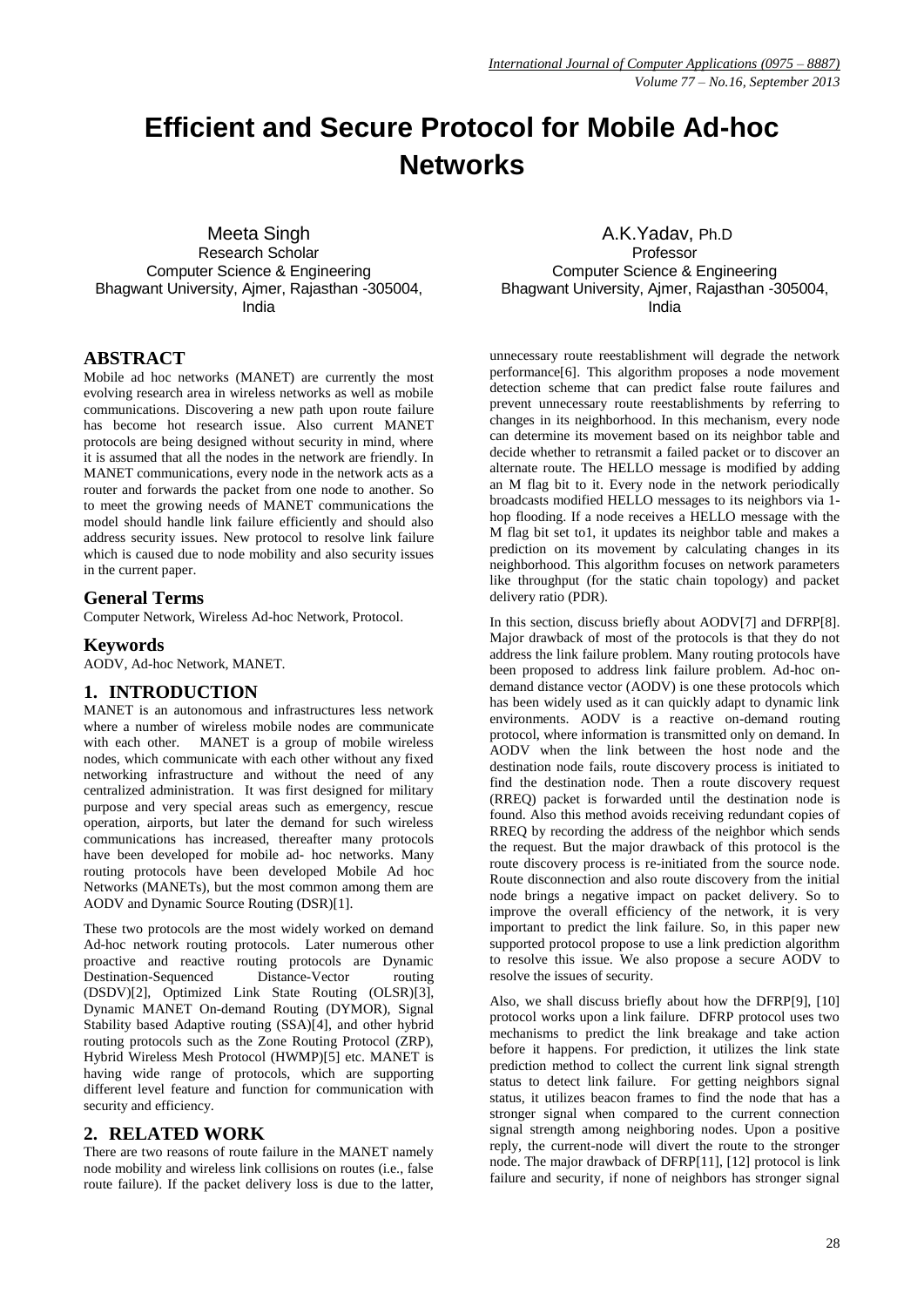strength when compared to current route or it does not have a route to the destination node, then the protocol fails to forward data.

## **3. PROPOSED MODEL**

## **3.1 Objective**

Our proposed model is concerned with efficiency of handling the link failures and security of MANETS. Also our main objective is to reduce flooding of Route re discovery packets. To overcome the drawbacks of DFRP [13], [14] [15], [16] so propose a new supported ADOV-DFRP Broadcasting model

For enhancing the efficiency of the model, where utilize two mechanisms namely:

- Local Route Request (LRREQ)
- Upstream Notification (UN)

## **3.2 Local Route Request**

Unlike AODV – DFRP local route request protocol which utilizes link state prediction method for predicting active links, protocol broadcast the Local Route Request to all the neighboring nodes to detect the signal strength and also if it has a route to destination. If the link state algorithm predicts a failure between two links, then LRREQ is broadcasted to all the neighboring nodes.



**Figure: 1 Link A-B vulnerable to failure**

In Figure 1 the link state algorithm predicts a link failure from node B, then node A instead of sending warning messages to the sender as in traditional AODV, it broadcasts LRREQ to all its neighbors except to the node from which it has received request as shown in Fig 2.

As show in Figure 2 'A' broadcasts LRREQ to all the neighboring nodes except to 'S', from which it has received request.



**Figure: 2 Node A broadcasting LRREQ to all neighboring nodes**

## **3.3 Up Stream Notification**

If node A does not receive a positive response from its neighbors either because they have no route to the destination node or because they do not have a stronger signal when compared to current route, then node A will send a warning message one hop upstream i.e., previous node (node S as in Fig 3) indicating that the link will soon be broken. When the upstream node receives such a warning message from the downstream node, it circulates a Local Route Request (LRREQ) to all its neighbors except the upstream one and the process goes on until a new route is discovered as shown in Fig 3. The warning message includes the current signal strength and the address of the destination node. The warning messages are sent till a stronger node which has route to the destination is discovered.



**Figure: 3 UpStream Warning Messages**

If one of the neighboring node responds with a route reply (RREP) i.e., it has a stronger signal than the current route and also a route to destination as shown in Fig 4. For example in Fig 4, node X has a stronger signal than the route B to  $C$ . because the link B to C is vulnerable to be broken, so now the route is redirected via node X as shown in Fig 5.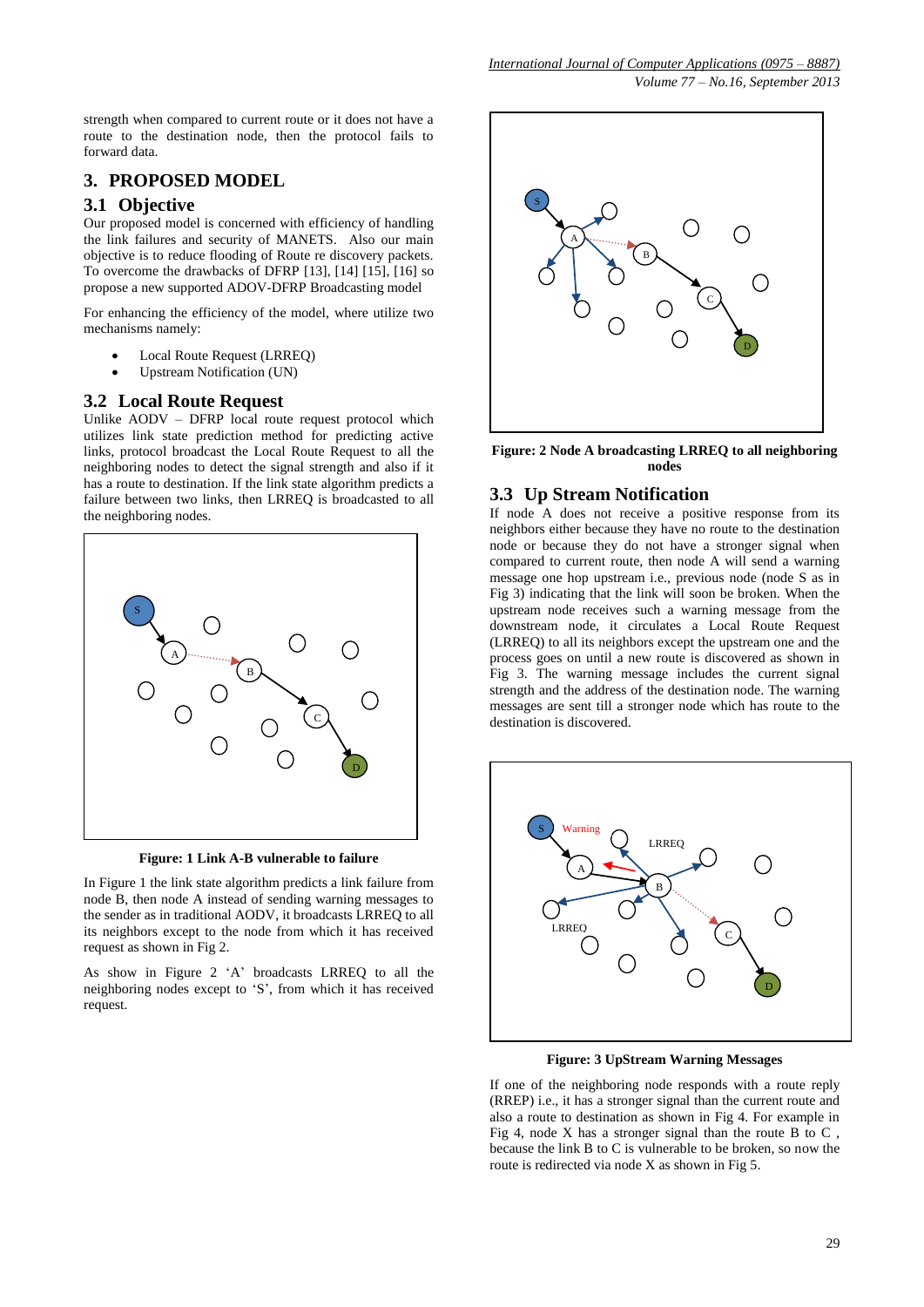

**Figure: 4 Route Response**



**Figure: 5 Route Reconstruction**

The entire process of route discovery is given in the form of a flow chart as shown in Fig 6.

# **4. SECURITY OF AODV**

New propose Secure AODV[17], [18], [19] to address the security issues in MANETS like integrity, authentication and non-repudiation. Our secure AODV is a two step authentication process:

- Digital Signatures for authenticating the message
- Hash function to secure hop count information

As shown in Fig 7 the message in the data packet is signed digitally by the sender and hash

h =H (Message+ Next Hop Information) is computed for the message along with the next hop information and sent to the next node in the route. The authenticity of the message is verified at the destination by verifying the digital signature. Also the hop count is protected by the use of hash function.



**Figure: 6 Flow chart for AODV DFRP Broadcasting Protocol**



**Figure: 7 Secure AODV**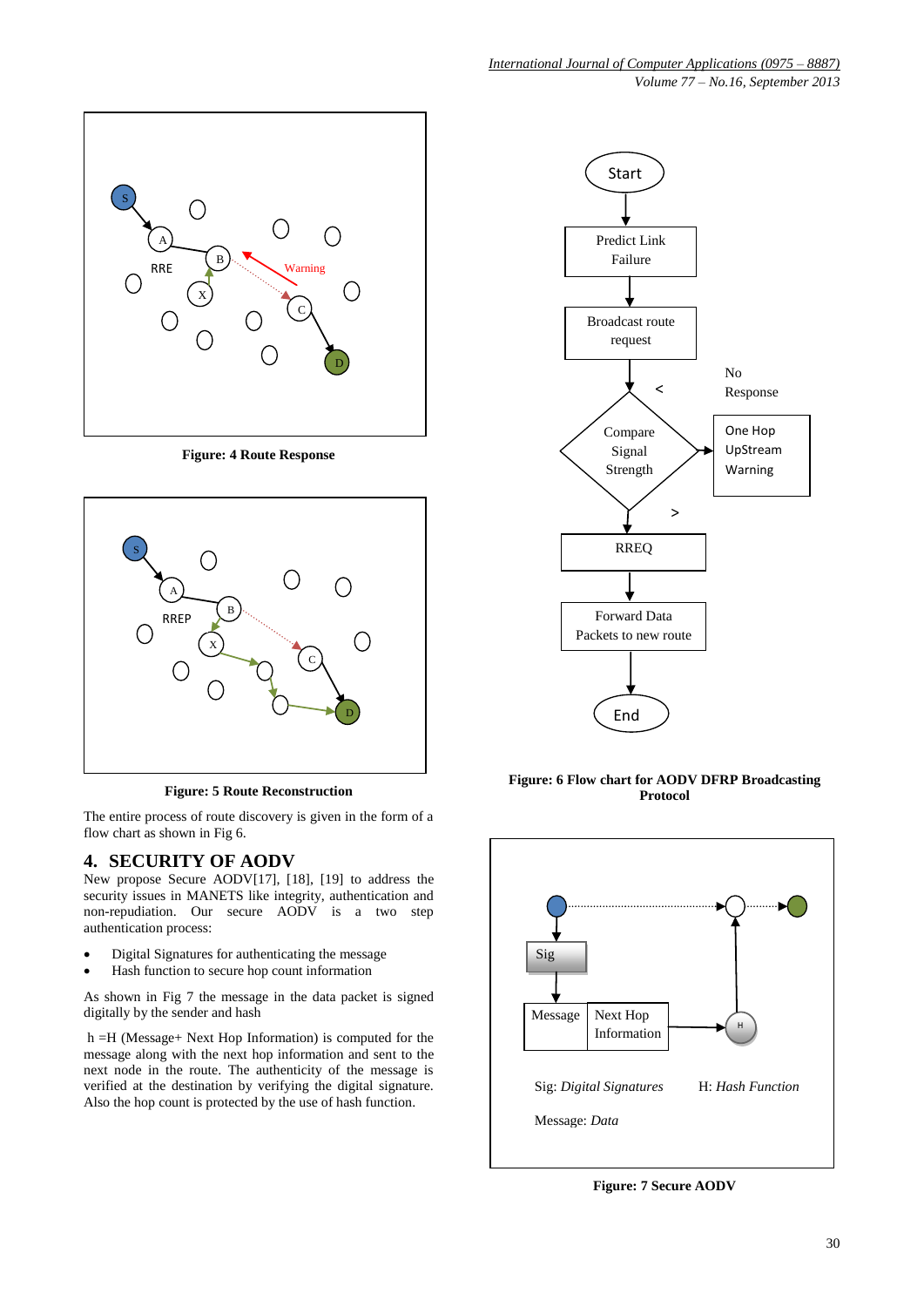# **5. SIMULATION AND MODELING OF RESULTS**

For simulating[20] the results for the new proposed model have conducted experiments using the ns-2 simulator which is as an open source tool. Where used the mobility and traffic generator tool, "cbrgen.tcl" and "setdest" scripts, to generate the traffic and mobility, which is provided along with the standard ns-2 distribution.

| <b>Parameters</b>            | <b>Values</b>                          |
|------------------------------|----------------------------------------|
| Simulation                   | $Ns-2$                                 |
| Protocol                     | <b>AODV</b>                            |
| No of node                   | 10, 20, 40 $&$ 80                      |
| Movement Model               | <b>RPGM</b>                            |
| Traffic source               | Constant Bit rate (CBR)                |
| Simulation area              | $1000 \text{ m} \times 1000 \text{ m}$ |
| Simulation Time              | $200 \text{ sec}$                      |
| Max. Pause time <sup>®</sup> | 5 sec                                  |
| Node speed                   | 5, 10, 20, 30 & 4020 m/s               |
| No of connections            | 4, 8, 30 & 40                          |
| Group Size                   | 5                                      |
| Max. Distance to group       | 170                                    |
| Group change probability     | 0.03                                   |
| Group size deviation         | 1.0                                    |
|                              |                                        |

**Table 1: Simulation Parameter**

Table 1 shows the results that have been generated for various cases. It has generated 4 scenarios and each scenario is tested various times as in Table 3.5, the speed tests for five times intervals (5, 10, 20, 30 and 40 m/s) are considered in each scenario keeping the rest of parameters constant. For example, for the first case, the number of nodes is 10, source connections are 4 and pause time is 5 but the speed varies from 5 to 40 in first case whereas in the next case the speed varies from 5 to 40 m/s. The rest of cases follow similar method until all five scenarios are tested.



**Figure: 8 Packet Delivery Ratio**

In this experiment, where utilize CMU's wireless extension which is based on a two-ray ground reflection model and the MAC which used in IEEE 802.11. Random Waypoint mobility (RWP) is used as a mobility model for our experiment.

The simulation result brings out some important characteristic differences between the routing protocols. In all the simulation results AODV[21] outperforms the other protocols. This is because AODV is a proactive protocol and it pre determines the route in well defined manner. It uses destination sequence numbers to ensure loop freedom at all times and it offers quick convergence when the network topology changes.

According to the curves of Figure 8 and Figure 9, shown that ESP-AODV routing protocol over DFR-AODV[22] and AODV routing protocol can be improved, as the AODV routing protocol in this respect a very good performance, so do not leave us much room for improvement.



**Figure: 9 End-to-End Delay**

PDR and end-to-end delay are presented in Fig.8 and Fig.9. Maximum speed of each node is 10m/s. As expected, three improvements significantly enhance the PDR and reduce the end-to-end delay compared with AODV. ESP-AODV is better adapted to frequent topology changes in MANETs, and ensure higher PDR. Although DFR-AODV has longer end-to-end delay than AODV, it delivers more packets through alternate routes. It shows End-to-End delay as function of mobility speed, Node-disjoint ESP-AODV outperforms the rest.



**Figure 10. Maximum speed of node vs. PDR**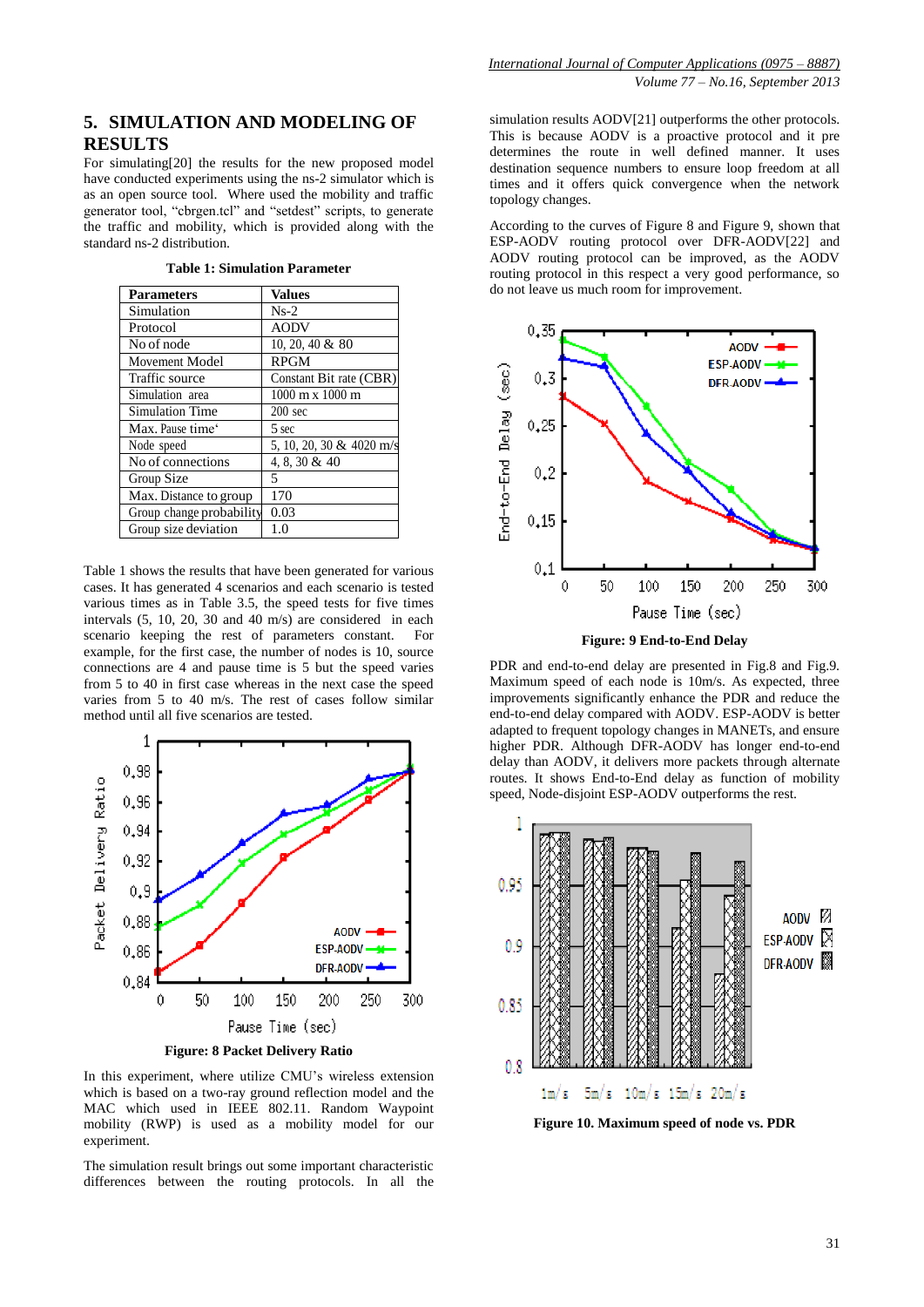Comparison of packet delivery ratio of each of the three protocols Figure 10, the packet delivery ratio and maximum speed of node simulation results show that, with increase in the number of nodes in the network, the network routing discovery and maintenance of the network becomes congested, AODV and ESP-AODV than DFR-AODV for better control of network congestion.



**Figure 11. Maximum speed of node vs End-to-End Delay**

PDR under different speeds of node are shown in Fig.10. In ESP-AODV, because of link failure prediction mechanism proposed, can always guarantee to have a higher PDR under different speeds of node. End-to-end delays under different speeds of node are shown in Fig.11. That shows ESP-AODV has a shorter delay than DFR-AODV. End-to-end delay differences are not too great between them.

#### **6. CONCLUSION**

In this paper, proposed an extension to the Ad-hoc On demand Distance Vector (AODV), namely Efficient and Secure Protocol (ESP). The ESP-AODV protocol will be a reliable solution to a number of current mobile ad hoc network shortcomings. In fact, the ESP-AODV protocol could function as an alternative solution and indeed an acceptable mechanism for the overall wireless link failure enhancement. This protocol is supposed to improve the overall network health. Future work, we are going to implement the proposed protocol to validate the models by an experiment tests using NS-2 simulator and evaluate the Models performance as well. Also, we are going to test suitability of the ESP Protocol to analyze the outcome of the result with different matrix and finally compare with it the AODV standard.

#### **7. REFERENCES**

- [1] Tony Lasson & Nicklas Hedman (1998)"Routing protocols in wireless Ad hoc network" Lulea university of technology, Stockholm.
- [2] Lee Kok Thong (2004) "Performance analysis of mobile ad-hoc routing protocols" thesis Naval post graduate college, Monterey, California.
- [3] Bilal Mustafa & Umar Waqas Raja (2010) "Issues of Routing in VANET" School of Computing at Blekinge Institute of Technology.
- [4] IEEE, "Wireless LAN Medium Access Control (MAC) and Physical Layer (PHY) Specifications(1997)," IEEE Std. 802.11-1997...
- [5] Behrouz A. Forouzan(2008) Data communications and Networking, Networking series,Tata Mcgraw-Hill publishers.
- [6] Imran Khan(2009) "Performance evaluation of Ad hoc routing protocols for Vehicular ad hoc networks" Mohammad Ali Jinnah University
- [7] Perkins & E. Royer & S. Das, & K. Marina(2001), "Performance comparison of two on-demand routing protocols for ad hoc networks,"' in IEEE Personal Communications..
- [8] Christoph Sommer & FalkoDressler (2009) " The DYMO Routing Protocol in VANET Scenarios" University of Erlangen-Nuremberg, Germany.
- [9] T. Jacquet and P. Clausen. (2003, Oct.), "Optimized Link State Routing Protocol (OLSR) ", IETF RFC 3626
- [10] Z.J. Hass, R. Pearlman, (1999) Zone routing protocol for ad-hoc networks, Internet Draft, draft ietf-manet-zrp-02.txt,
- [11] Sanjeev Dhawan, "Analogy of Promising Wireless Technologies on Different Frequencies: Bluetooth, WiFi, and WiMAX", Faculty of Computer Science & Engineering, University Institute of Engineering and Technology (U.I.E.T), Kurukshetra University Kurukshetra (K.U.K)-136118, Haryana, India,The 2nd International Conference on Wireless ,Broadband and Ultra Wideband Communications (AusWireless 2007) IEEE, 2007
- [12] Suhua TANG'and Bing ZHANG,(2004),"A Robust AODV Protocol With Local Update", ATR Adaptive Communications Research Laboratories, 2-2-2 Hikaridai, "Keihanna Science City", 6194288, Japan, IEEE, 2004
- [13] Ammar Zahary and Aladdin Ayesh, "Analytical Study to Detect Threshold Number of Efficient Routes in Multipath AODV Extensions" Faculty of Computing Sciences and Engineering De Montfort University Leicester, LE1 9BH, UK, 2007
- [14] Zheng Kai, Wang Neng LIU Ai-fang, "A new AODV based clustering routing protocol" Dept. of Computer CI Dept. East China Normal University Shanghai HP Shanghai, China, 200062 Shanghai, China, 200002, IEEE, 2005
- [15] Rajiv Misra, C.R.Mandal, "Performance Comparison of AODV/DSR On-demand Routing Protocols for Ad hoc Networks in Constrained Situation" School of Infomation Technology Indian Institute of Technology,Kharagpur (India) IEEE, 2005
- [16] Pirzada, A.A.; Wishart, R.; Portmann, M., "Multi-Linked AODV Routing Protocol for Wireless Mesh Networks," Global Telecommunications Conference, 2007. GLOBECOM '07. IEEE, vol., no., pp.4925-4930, 26-30 Nov. 2007.
- [17] McDonald, A. B.; and Znabi, T.; . "A Path Availability Model for Wireless Ad Hoc Networks"., Proceedings of IEEE Wireless Communications and Networking Conference 1999 (WCNC.99), New Orleans, LA, USA, September 1999, pages 35-40.
- [18] He, D.; Jiang, S. and Rao, J.; ."A Link Availability Prediction Model for Wireless Ad Hoc Networks"., Proceedings of the International Workshop on Wireless